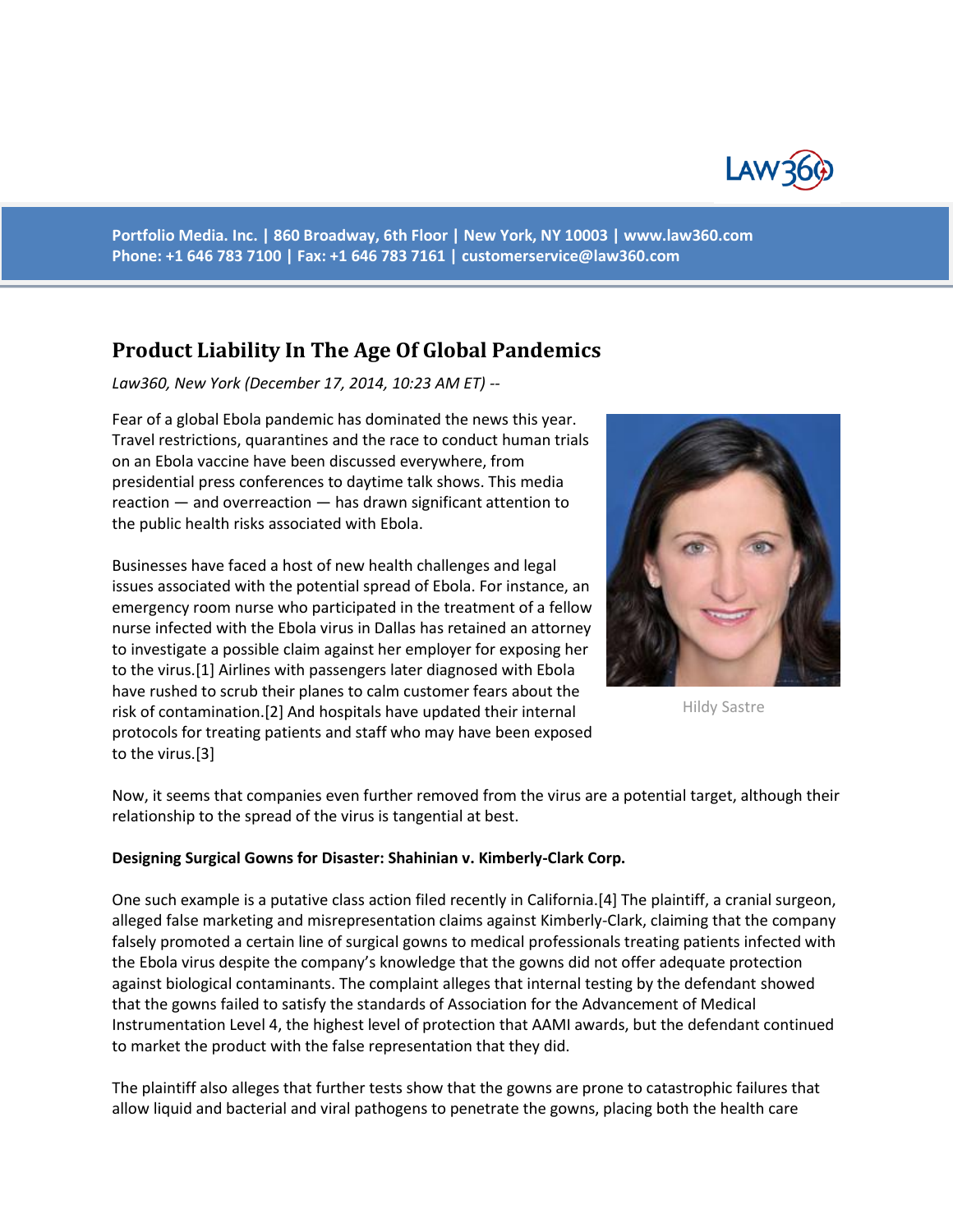professional and patients at risk. The complaint seeks certification of a class of all users of the surgical gowns, an injunction against the sale of the gowns, compensatory damages in excess of \$500 million, punitive damages and attorney's fees.

### **Lack of Physical Injury May Not Stop Litigants from Filing Suit**

Shahinian illustrates one of the many challenges facing pandemic product liability litigation: namely, if you look out your window, the sky has not yet fallen. Very few people in the U.S. have been exposed to the Ebola virus. Even fewer people have needed treatment for that exposure, and no one exposed to Ebola in the U.S. has died from that exposure. The plaintiff in Shahinian — and nearly every potential member of his class — is not among the class of people facing an actual risk of Ebola infection. As a result, the plaintiff's complaint fails to allege that the plaintiff has suffered any physical injury as a result of the gown's failure or even that the plaintiff faces any quantifiable risk of future physical injury from Ebola infection. In fact, the plaintiff fails to identify even a single incident linking the surgical gown to an Ebola infection (or any other injury).[5]

Without any injury to support a product liability claim, the complaint instead focuses on false marketing claims. This is not the first time that fears of a pandemic have unleashed their own outbreak of false marketing litigation. In Loreto v. Procter & Gamble Co.,[6] the plaintiff alleged that P&G developed special versions of its DayQuil and NyQuil cold and flu remedies which were marketed as including vitamin C, hoping to seize upon global fears about a swine flu pandemic and the common misconception that vitamin C is useful for the treatment and prevention of colds. The plaintiff alleged that P&G continued to market the products despite knowing that there was no evidence that vitamin C was effective in treating the common cold, let alone swine flu.

The court was unreceptive to such claims. It dismissed plaintiff's complaint, finding that the false marketing claims were an attempt to enforce U.S. Food and Drug Administration regulations which do not provide a private right to bring such an action. Additionally the court held that the plaintiff had failed to allege an ascertainable loss because he did not allege the products were ineffective in treating cold and flu symptoms. Thus, the plaintiff was unable to show that he failed to receive the benefit of the bargain in purchasing the medicine.

# **Other Risks Facing Product Manufacturers**

Product manufacturers — no matter how tangentially related to Ebola or any future pandemic — run the risk of unexpectedly finding themselves facing a lawsuit with allegations that seem "ripped from the headlines."

# *1. Risks to Medical and Safety Product Manufacturers*

Manufacturers of vaccines, medicines and medical products used by health care professionals and first responders in handling a pandemic will be on the front lines of any future pandemic litigation. Acknowledging that the risk of litigation may provide a strong disincentive to continue making such products, the federal government has already extended certain liability protections to the manufacturers, distributors, prescribers and dispensers of "covered countermeasures" (e.g., flu vaccines and anti-viral medications) when there is a federally declared emergency.[7] The U.S. Department of Health & Human Services has already announced that developers of an Ebola vaccine will be extended these protections.[8]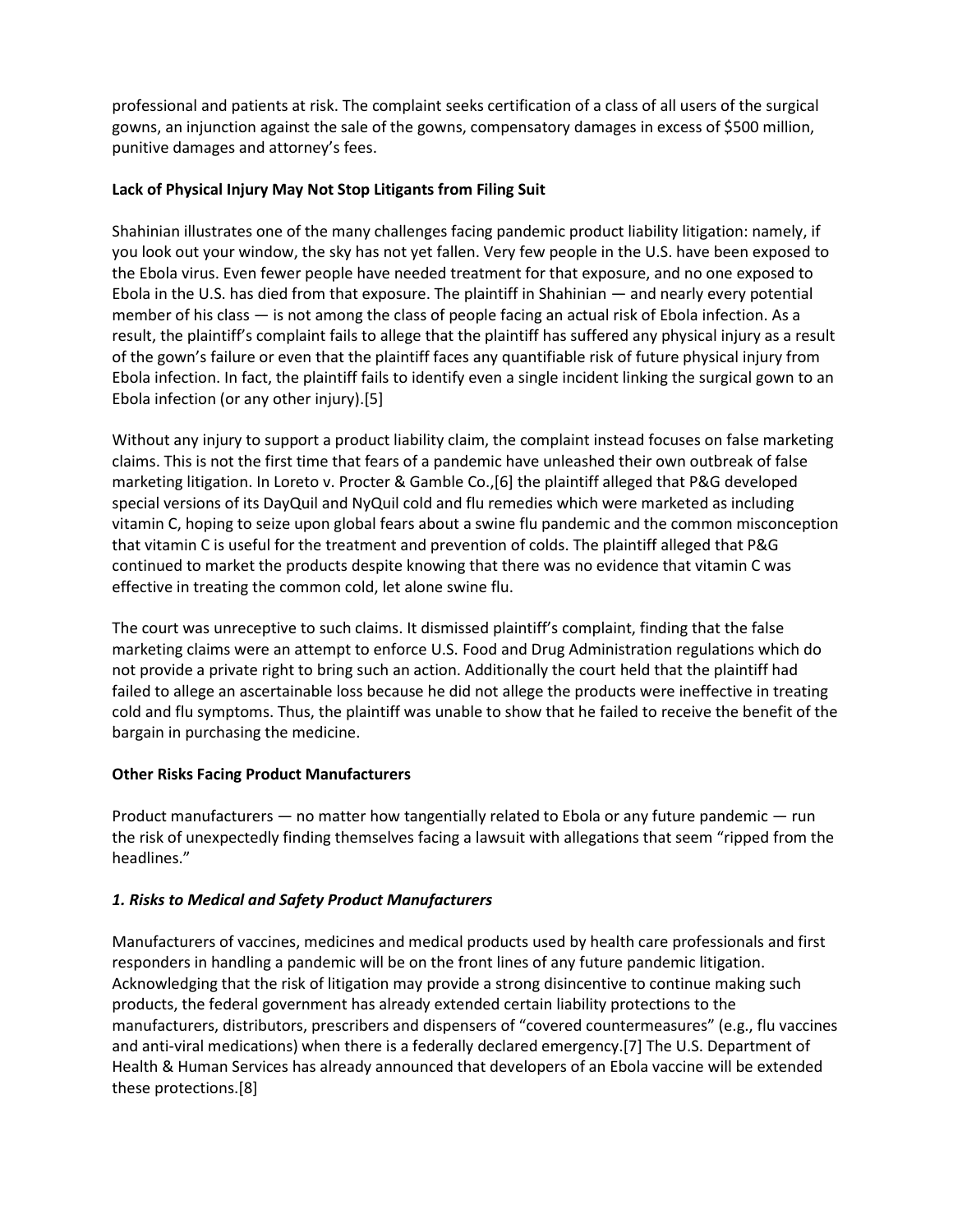The experience of defendants in other mass tort cases, however, proves that "covered countermeasures" may just be the tip of the litigation iceberg. In the asbestos and silica sand litigations, respirator manufacturers have become a frequent target for new claims by the plaintiff's bar, despite the fact that the manufacturers never produced products containing asbestos or silica.[9] These companies have been targeted merely for designing protective equipment to guard against the harmful effects of prolonged exposure to such airborne contaminants, and the suits have continued unabated despite the absence of a reported mass failure of any product.

Although there are few reported verdicts against respirator manufacturers, the few that plaintiffs have received should be enough to give safety gear manufacturers pause. One Mississippi case resulted in nearly \$25 million in liability to the manufacturer of two masks worn by four plaintiffs exposed to asbestos.[10] Remarkably, the jury rendered a verdict against the defendant manufacturer even as the plaintiffs' own screening doctor testified that each plaintiff had told him during the examination that he rarely, if ever, wore a mask while exposed to asbestos, or where testimony indicated that they did not use the defendant's products.[11]

# *2. Risks to Other Product Manufacturers*

Nonmedical product manufacturers should not expect that they will be free from litigation either. Outbreaks of Legionnaires' Disease, a type of pneumonia linked to the spread of certain bacteria, have led to numerous cases against a wide swath of product manufacturers. The unique transmission system of the disease — through inhaling aerosolized water containing the bacteria — has allowed plaintiffs to target the manufacturers of everything from air conditioning and cooling systems,[12] water pumps,[13] grocery store vegetable sprinkler systems,[14] and even cruise ship hot tub water filtration systems[15] following an outbreak.

Like with Legionnaires' disease, if it could be established that a faulty air conditioning system exacerbated the spread of the pandemic through an office building or aircraft, this could lead to litigation against the manufacturer. Furthermore, professional negligence suits may be filed against architects and engineers who are alleged to have designed buildings without taking into account the risk that a building's design could lead to the spread of a virus. Plaintiffs may also argue that some normal business activities should require increased scrutiny. For instance, package delivery companies may be required to test all packages or plaintiffs' attorneys may seek to hold entertainment venues liable for not testing all guests before entering. Even the most attenuated connection to a disease may lead to litigation and potential liability.

#### **How Can Companies Protect Themselves**

Despite the ever-evolving potential for liability, there are ways that product manufacturers can protect themselves. Companies should make sure that they always exercise high due diligence standards in bringing their products to market. Companies should ensure that they employ market-leading risk assessment procedures to identify possible hazards and consider alternative designs or warnings to mitigate and control risks before litigation occurs. Additionally, companies should also confirm that they comply with the state-of-the-art in their industry, including any product safety guidelines and benchmarks.

As Shahinian demonstrates, plaintiff's counsel will seize upon a product's failure to meet the highest industry standards (particularly if the product's marketing materials allege that they do). Furthermore, companies can attempt to limit their exposure to litigation through insurance or contractual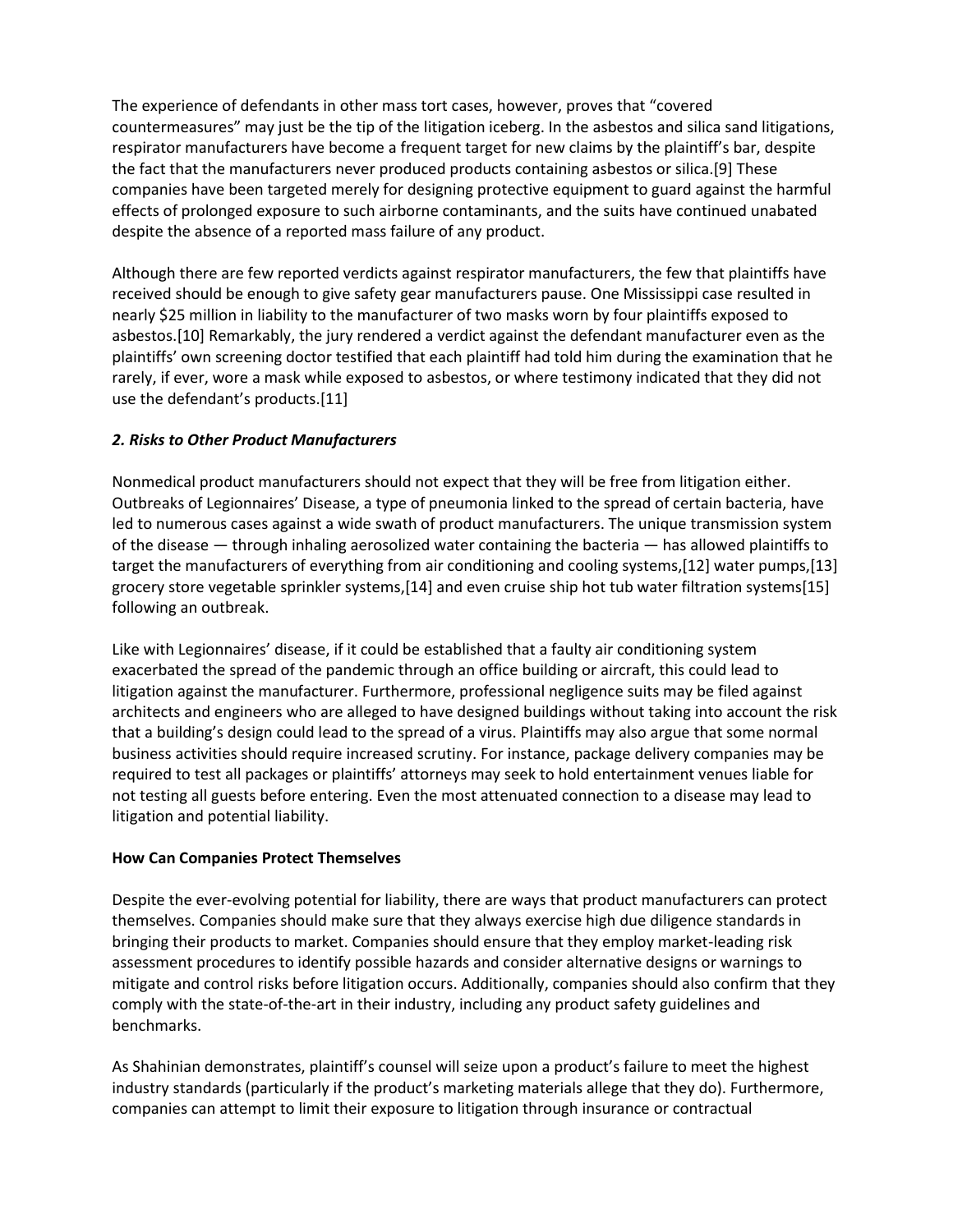indemnification. Finally, manufacturers may benefit from turning to trade associations or other industry groups to lobby federal and state regulators for laws that limit opportunities for plaintiffs to bring these types of speculative claims.

### **Conclusion**

Recent litigation trends have shown that even the most insulated business can face claims related to injuries caused by diseases over which it had no control  $-$  or even in the face of a pandemic that has not materialized. The risk of litigation is, of course, part of the cost of doing business for product manufacturers, particularly when products are used in a setting where failure is potentially life threatening. It is clear, however, that the cost is increasing and will likely continue to do so as the fear of the spread of pandemic viruses becomes more publicized. Therefore, prudent manufacturers need to be prepared to address these risks.

—By Hildy Sastre and Iain Kennedy, Shook Hardy & Bacon LLP

*Hildy Sastre is a partner and Iain Kennedy is an associate in Shook Hardy & Bacon's Miami office, where they are members of the firm's pharmaceutical and medical device practice.*

*The opinions expressed are those of the author(s) and do not necessarily reflect the views of the firm, its clients, or Portfolio Media Inc., or any of its or their respective affiliates. This article is for general information purposes and is not intended to be and should not be taken as legal advice.*

[1] Adolfo Pesquera, Nurse at Dallas Ebola Hospital Hires Fort Lauderdale Lawyer, Daily Business Review, Oct. 16, 2014, available at: http://www.dailybusinessreview.com/id=1202673599178/Nurse-at-Dallas-Ebola-Hospital-Hires-Fort-Lauderdale-Lawyer#ixzz3L1z3uC8E.

[2] Hugo Martin, Ebola Patient on Frontier Might Have Had Symptoms on Flight, The Los Angeles Times, Oct. 15, 2014, available at: http://www.latimes.com/business/la-fi-frontier-ebola-scare-cdc-20141015 story.html.

[3] Johnson, Carolyn & Kay Lazar, Hospitals Vary on Ebola Rules for Staff, The Boston Globe, Oct. 25, 2014, available at: http://www.bostonglobe.com/metro/2014/10/24/massachusetts-hospitals-handlereturn-health-workers-from-west-africa-differently/Rras1dpiNQF9kAkSwiAYaP/ story.html

[4] Shahinian v. Kimberly-Clark Corp., No. 14-8390 (U.S. Dist. Ct., C.D. Cal., filed Oct. 29, 2014).

[5] See e.g., Clapper v. Amnesty Intern. USA, 133 S. Ct. 1138, 1151 (2013) (plaintiffs could not "manufacture" standing "merely by inflicting harm on themselves based on their fears of hypothetical future harm that is not certainly impending. ... If the law were otherwise, an enterprising plaintiff would be able to secure a lower standard for Article III standing simply by making an expenditure based on a nonparanoid fear").

[6] 737 F. Supp. 2d 909 (S.D. Ohio 2010).

[7] 42 U.S.C. §247d-6d. Public Readiness and Emergency Preparedness Act. Available at: <http://www.hrsa.gov/gethealthcare/conditions/countermeasurescomp/prepact.pdf>

[8] Julie Steenhuysen, U.S. Agency Offers Legal Immunity to Ebola Vaccine Makers, Reuters Dec. 9, 2014,